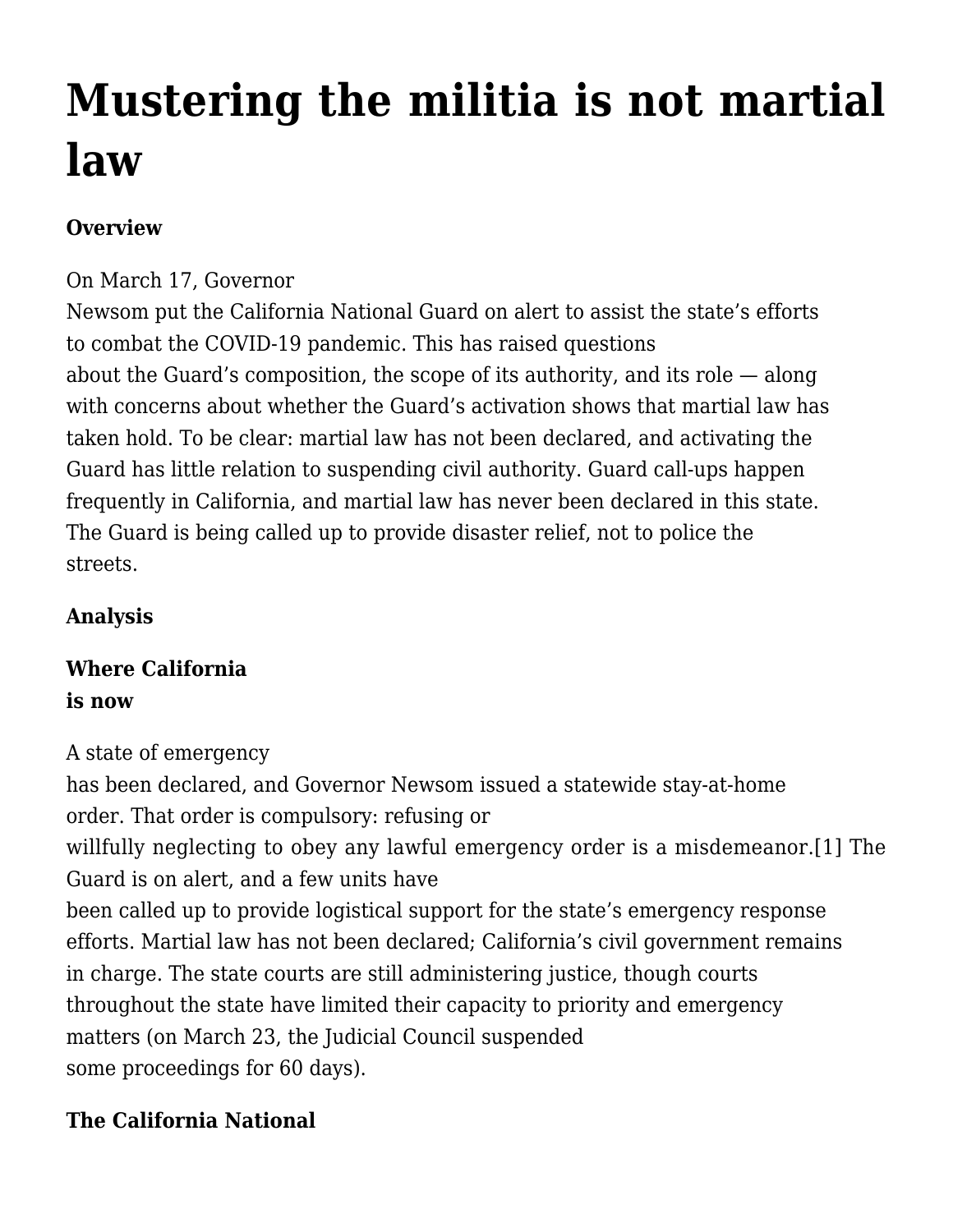## **Guard is the domestic militia**

## The United States

National Guard is part of the country's reserve military force; it comprises the members of the Army National Guard and Air National Guard in each of the fifty states, the District of Columbia, and U.S. territories. The guard "is an unusual military force because it serves both as the militias for the 50 states . . . and as the reserve force for the United States Army and Air Force."[\[2\]](#page--1-0) As a

result, the National Guard maintains a

unique "dual status" with both state and federal roles and missions.[\[3\]](#page--1-0)

# The National Guard

is a product of the federal constitutional design. The U.S. Constitution prohibits states from keeping troops without the consent of Congress.[\[4\]](#page--1-0) The Constitution reserves to Congress the

power "To provide for organizing, arming, and disciplining the Militia, and for governing such Part of them as may be employed in the Service of the United States, reserving to the States respectively, the Appointment of the Officers, and the Authority of training the Militia according to the discipline prescribed by Congress."[\[5\]](#page--1-0) Congress, in turn, has authorized states to keep both federally recognized militias (the National Guard) and non-federally recognized militias (known as "state defense forces")[.\[6\]](#page--1-0) This state's defense force is the California

State Guard, authorized by Military & Veterans Code section 550.

# The California

National Guard is part of the active militia of this state.[\[7\]](#page--1-0) The "Governor is the commander in chief of a

militia that shall be provided by statute. The Governor may call it forth to execute the law."[\[8\]](#page--1-0) The California National Guard operates under the governor's command and control unless it is federalized, when it operates under the President's command and control.[\[9\]](#page--1-0)

# **The Guard's role is domestic peacekeeping and disaster relief**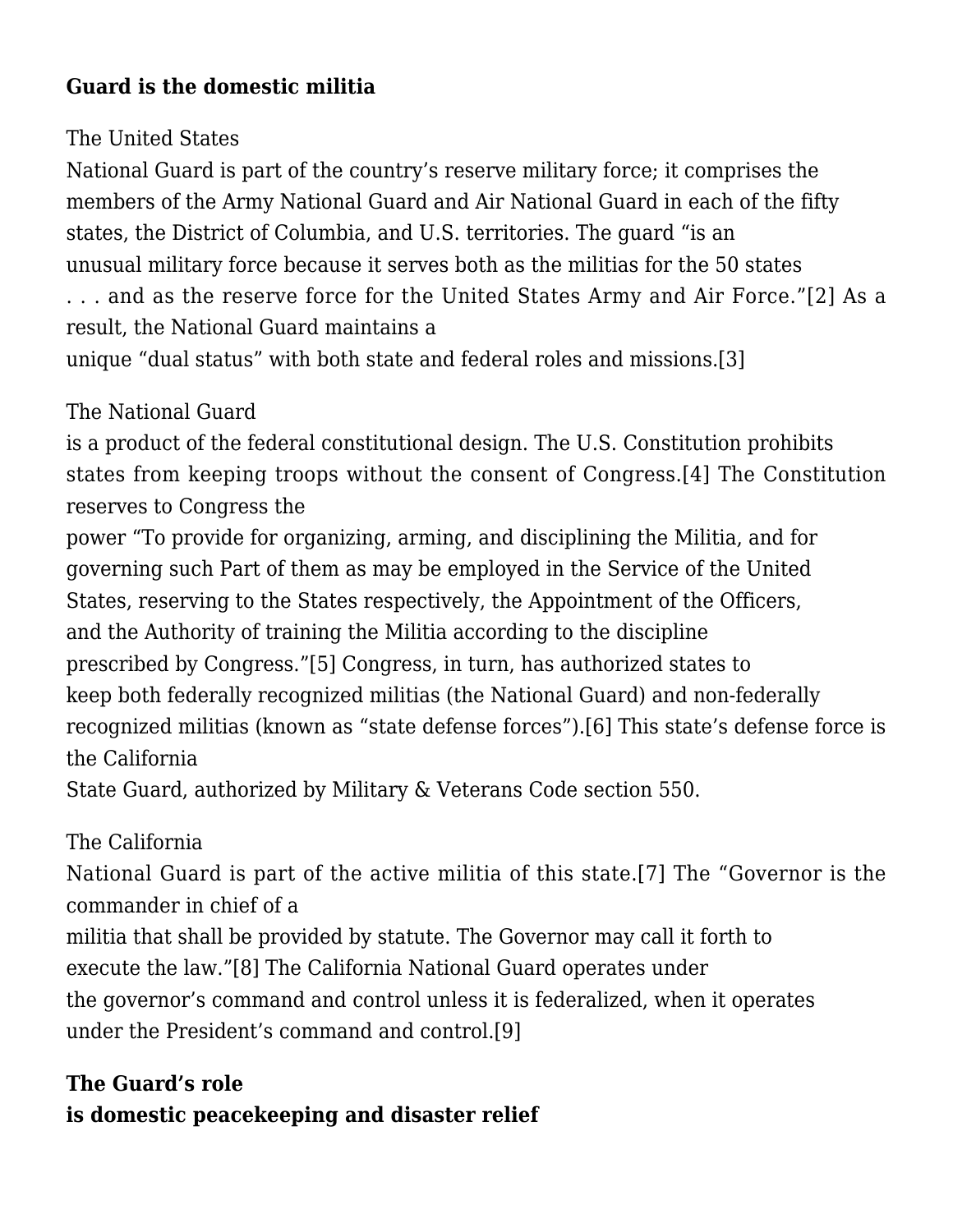#### The governor can

activate National Guard personnel to state active duty in response to natural or manmade emergencies. The governor has exclusive authority over National Guard members in State Active Duty status.[\[10\]](#page--1-0) In addition, the President has authority to

activate national guard units under federal authority. While the Posse Comitatus Act generally bars the President from using federalized National Guard members within the United States for law enforcement and other purposes, there is no similar bar against a governor's use of the National Guard within a state for law enforcement purposes or to assist in emergency relief.[\[11\]](#page--1-0)

#### For example, California

governors have used the National Guard in various non-military capacities within California – most recently, to combat and prevent wildfires.[\[12\]](#page--1-0) California governors have used state Guard

units after the 1906 San Francisco earthquake, during the 1934 San Francisco dock strike, and in Los Angeles during the 1992 riots. The federal government can likewise activate the national guard to coordinate a federal response to an emergency. This was the case, for example, in Louisiana and Mississippi after Hurricane Katrina.

None of those instances equate to martial law.

# **Martial law is historically rare and has never been declared in California**

#### The term "martial

law" carries no precise meaning.[\[13\]](#page--1-0) One useful definition is: "the temporary government, by military authority, of a place or district in which, by reason of the existence civil disorder, or a state of war and the pendency of military operations, the civil government is, for the time being, unable to exercise its functions."[\[14\]](#page--1-0) The key indication of "martial law" or "martial rule," then, is for civil authority to have been supplanted by military rule.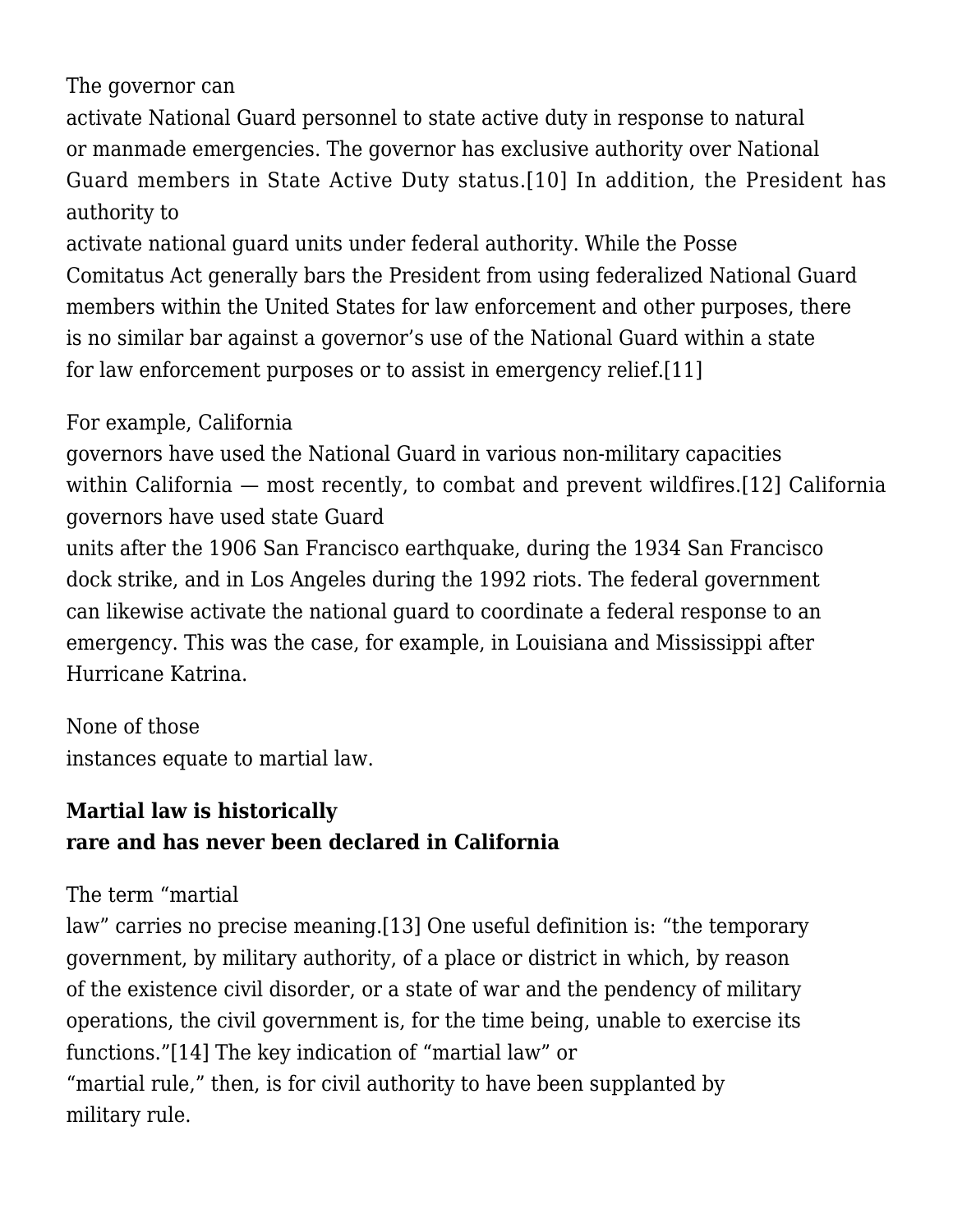The governor has

declared a state of emergency under the Emergency Services Act; this authority is distinct from a governor's power to declare martial law.[\[15\]](#page--1-0) The ESA establishes statewide standards in

the event of natural, manmade, or war-related emergencies that affect California citizens. The ESA grants the governor several powers, including the power to suspend laws, commandeer private property or personnel, and spend from available funds (overriding the legislature's otherwise-exclusive appropriation power).[\[16\]](#page--1-0) The ESA's primary purpose is to allow a governor

to coordinate the "most effective use" of resources during a crisis.[\[17\]](#page--1-0) Past governors have used the ESA to respond

to public emergencies. For example, Governor Pete Wilson invoked the ESA to suspend environmental regulations to spray aerial insecticide to combat a Medfly infestation.

The governor's power

to call up the militia flows from Article V, section 7, which provides that the governor "is commander in chief of a militia that shall be provided by statute." And from Mil. & Vet. Code § 143, which grants the governor authority to "order into the service of the state any number and description of the active militia, or unorganized militia, as he or she deems necessary, to serve for a term and under the command of any officer as he or she directs" when the governor "is satisfied that rebellion, insurrection, tumult, or riot exists in any part of the state  $\dots$ .".

## Both the ESA and

Guard call-up powers are different from declaring martial law. Under the state constitution

a governor may order the "militia" to "execute the law."[\[18\]](#page--1-0) No California governor has formally declared

martial law; only two instances even potentially qualify. California was under U.S. military rule for the brief period between the end of the Mexican-American War and California adopting its first constitution in 1849. And Governor Frank C. Merriam threatened to impose martial law in San Francisco when he placed troops on the city's docks during a 1934 labor strike — but martial law proved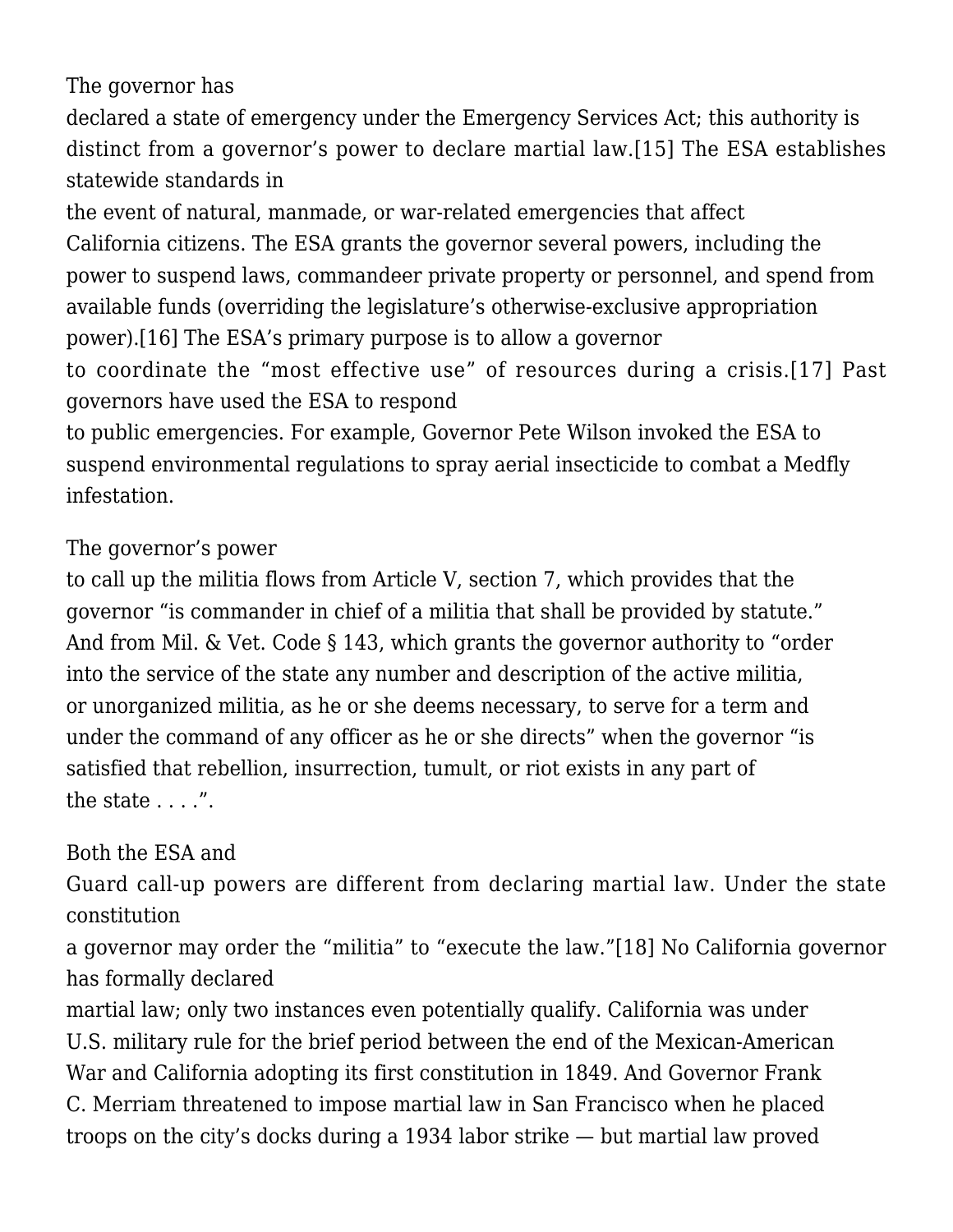unnecessary because the unrest subsided. Merely calling up the militia to aid the state's relief efforts in a crisis is fundamentally distinct from replacing civil courts with military justice.

## Historical examples illustrate

this contrast. Governors frequently call up the National Guard when a crisis threatens to prevent ordinary institutions from functioning. That is distinct from governors declaring martial law, which has occurred very rarely — just six times among all governors of the 50 states.[\[19\]](#page--1-0) Federal authorities have occasionally declared martial law: Abraham Lincoln did so in 1863 during the Civil War, and Hawaii (then a U.S. territory) was under martial law for several years following the Pearl Harbor attack in 1941.

## California has never

suffered a calamity so severe that the civil government has been unable to exercise its functions. Nor have the state's courts ever been prevented by crisis from administering justice. The coronavirus pandemic is no exception. California's government remains at the helm, and the state courts are still operating (albeit with some limitations). And even if the courts temporarily suspend operations, that does not mean that they are incapable of operating and that military rule is the only viable replacement. The conditions that would require martial law — that civil authority is rendered incapable of keeping order — have never occurred and do not exist now.

# **Conclusion**

The COVID-19 pandemic is unprecedented — and Governor Newsom has indeed taken extraordinary measures to protect the health and safety of Californians. But while these may be unprecedented times, California's constitutional

structure is designed to accommodate emergencies while maintaining civil order. This design is working: the state government is working cooperatively with local governments to ensure an orderly and effective response to the pandemic. We are not on the precipice of martial law.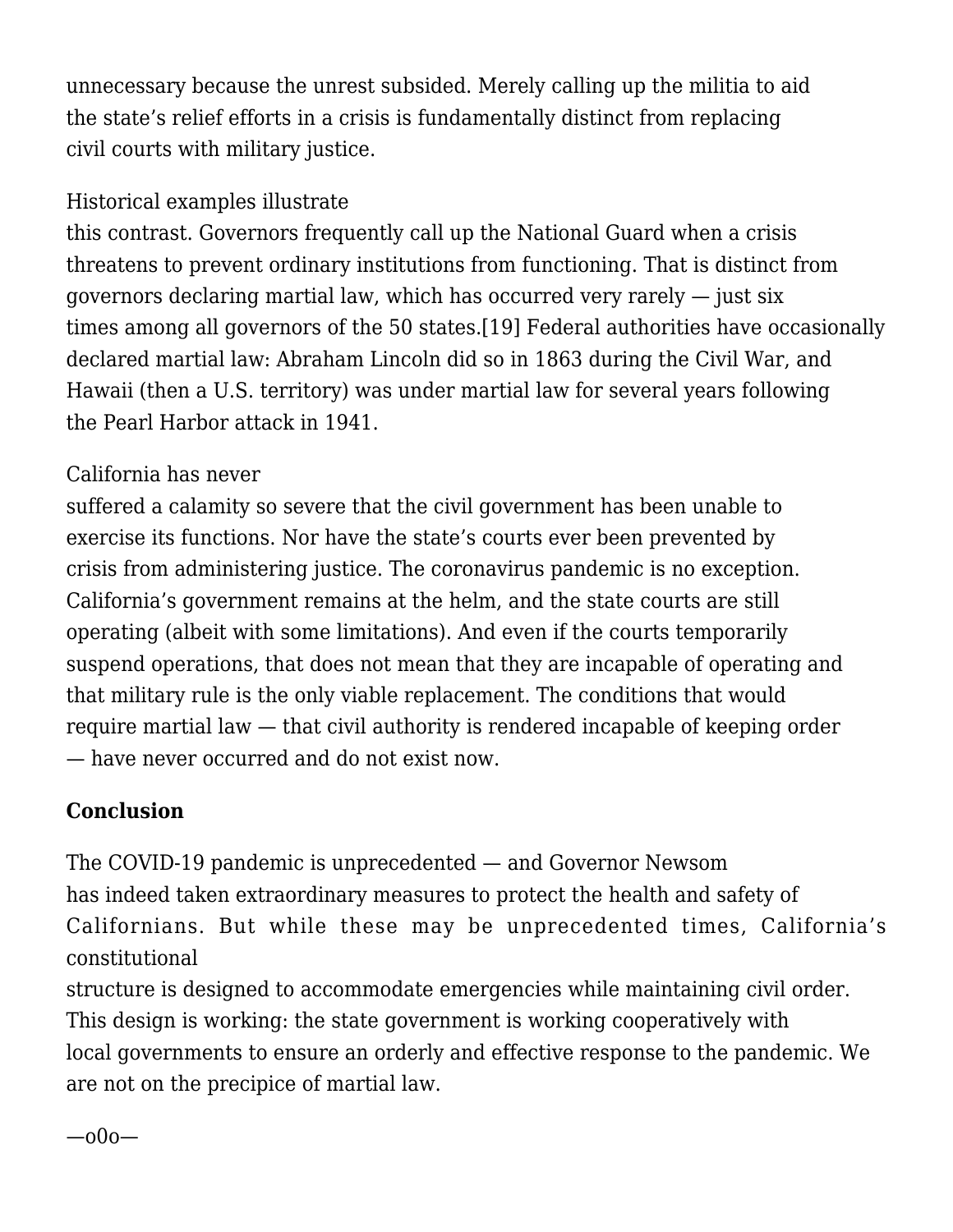Stephen M. Duvernay and Brandon V. Stracener are attorneys in private practice and senior research fellows with the California Constitution Center.

[\[1\]](#page--1-0) Gov. Code § 8665.

[\[2\]](#page--1-0) *[Stirling v. Brown](https://scholar.google.com/scholar_case?case=2060378352236939146&q=18+Cal.App.5th+1144&hl=en&as_sdt=2006)* [\(2018\)](https://scholar.google.com/scholar_case?case=2060378352236939146&q=18+Cal.App.5th+1144&hl=en&as_sdt=2006) at 1151.

[\[3\]](#page--1-0) Nat. Guard Reg. (NGR) 500-5 § 4-1. See also *[Perpich v. Dept. of Defense](https://scholar.google.com/scholar_case?case=2985014934048616285&q=496+U.S.+334&hl=en&as_sdt=2006)* [\(1990\)](https://scholar.google.com/scholar_case?case=2985014934048616285&q=496+U.S.+334&hl=en&as_sdt=2006) at 340–46 (providing a brief history of the National Guard).

[\[4\]](#page--1-0) U.S. Const., art. I, § 10, cl. 3.

[\[5\]](#page--1-0) U.S. Const., art. I, § 8, cl. 16.

[\[6\]](#page--1-0) See 32 U.S.C. § 109.

[\[7\]](#page--1-0) Mil. & Vet. Code § 120.

[\[8\]](#page--1-0) Cal. Const., art. V, § 7; see also Mil. & Vet. Code § 140.

[\[9\]](#page--1-0) See Mil. & Vet. Code § 550; 32 U.S.C. §§ 110, 502(a) 502(f), 903–04.

[\[10\]](#page--1-0) See NGR 500-5 § 10-2(a) ("National Guard Soldiers and Airmen serving in a state active duty status are under the command and control of the Governor and the state or territorial government.").

[\[11\]](#page--1-0) One primary exception to the prohibition on federal use of the military, including the

National Guard, within the United States is in the case of insurrection or rebellion. "In accordance with the Insurrection Act (10 USC §§ 331-335) and 10 USC § 12406, the President may call into federal service members and units of the National Guard of any State in such numbers as he considers necessary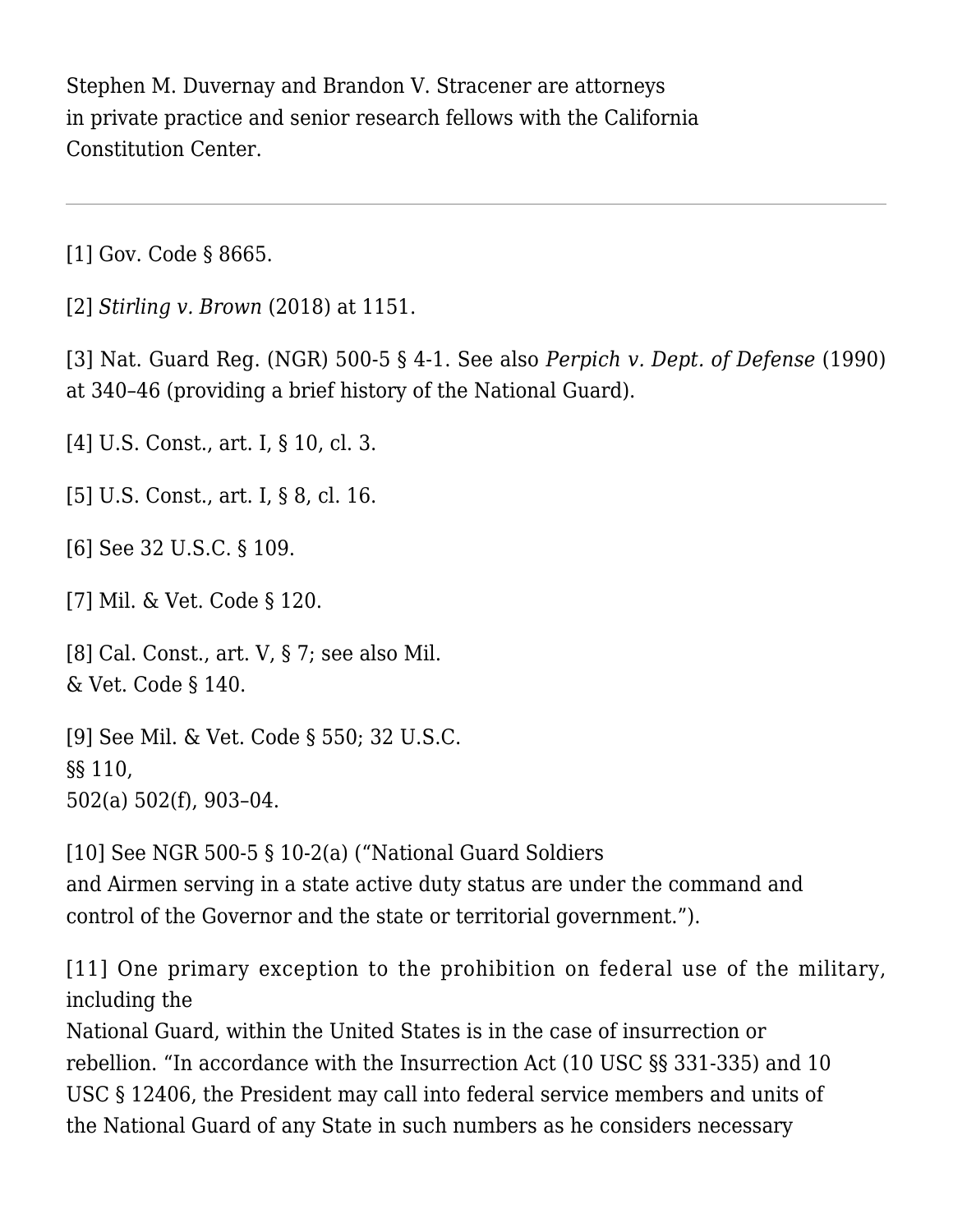whenever the United States, or any of the territories, commonwealths, or possessions, is invaded or is in danger of invasion by a foreign nation; there is a rebellion or danger of a rebellion against the authority of the Government of the United States; or the President is unable with the regular forces to execute the laws of the United States to repel the invasion, suppress the rebellion, or execute those laws. Orders for these purposes shall be issued through the governors of the States or, in the case of the District of Columbia, through the Commanding General, Joint Force Headquarters, District of Columbia National Guard." NGR 500-5 § 4-1d(3).

[\[12\]](#page--1-0) See Nat. Guard Bur., *[California](https://www.army.mil/article/229254/california_national_guard_helps_fight_wildfires) [National Guard Helps Fight Wildfires](https://www.army.mil/article/229254/california_national_guard_helps_fight_wildfires)* (Oct. 31, 2019).

[\[13\]](#page--1-0) *[Duncan v. Kahanamoku](https://scholar.google.com/scholar_case?case=6055010138008147415&q=327+U.S.+304&hl=en&as_sdt=2006)* [\(1946\)](https://scholar.google.com/scholar_case?case=6055010138008147415&q=327+U.S.+304&hl=en&as_sdt=2006) at 315 ("The Constitution does not refer to 'martial law' at all and no Act of Congress has defined the term. It has been employed in various ways by different people and at different times.").

[\[14\]](#page--1-0) George B. Davis, A Treatise of the Military Law of the United States (3d ed. 1913) Ch. 16, p. 300; see also *[Hamdi v. Rumsfeld](https://scholar.google.com/scholar_case?case=6173897153146757813&q=542+U.S.+507&hl=en&as_sdt=2006)* [\(2004\)](https://scholar.google.com/scholar_case?case=6173897153146757813&q=542+U.S.+507&hl=en&as_sdt=2006) at 552 ("martial law justified only by 'actual and present' necessity as in a genuine invasion that closes civilian courts").

[\[15\]](#page--1-0) Gov. Code § 8574.

[\[16\]](#page--1-0) Gov. Code §§ 8571–72, 8645.

[\[17\]](#page--1-0) *[Macias](https://scholar.google.com/scholar_case?case=13509869545274496115&q=10+Cal.4th+844&hl=en&as_sdt=2006) [v. State of California](https://scholar.google.com/scholar_case?case=13509869545274496115&q=10+Cal.4th+844&hl=en&as_sdt=2006)* (1995) at 854.

[\[18\]](#page--1-0) Cal. Const., art V, § 7.

[\[19\]](#page--1-0) Governor Brigham Young declared martial

law in the Utah Territory in 1857; Idaho Governor Norman Willey declared martial law in 1892 during a miner's strike; in 1912, West Virginia Governor William Glasscock declared martial law during a miner's strike; Washington